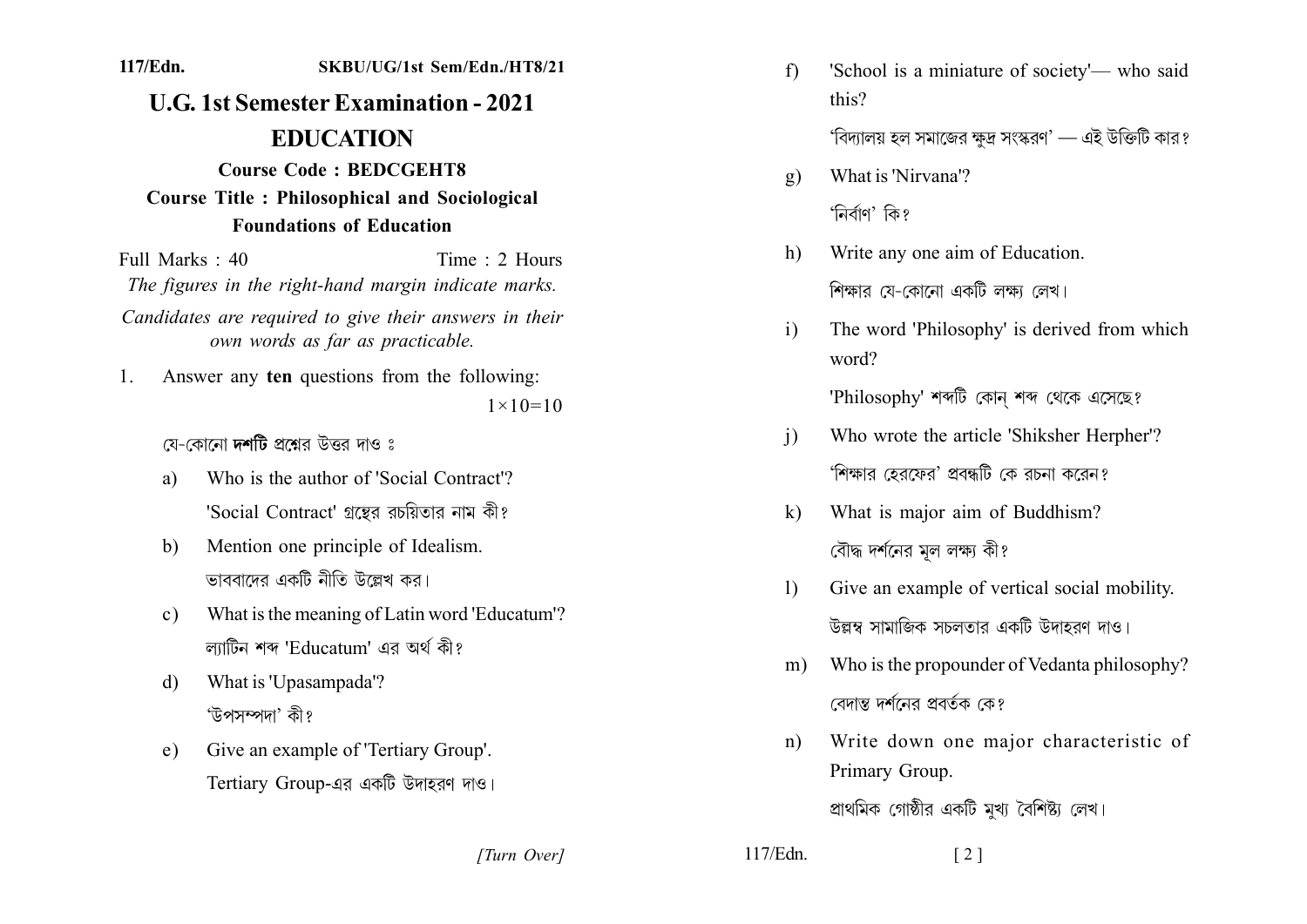Who is called the father of 'Educational  $\Omega$ Sociology'?

'শিক্ষামলক সমাজবিজ্ঞানের' জনক কাকে বলা হয়?

- Answer any five questions:  $2 \times 5 = 10$  $2^{\circ}$ য়ে-কোনো **পাঁচটি** প্রশ্নের উত্তর দাও ঃ
	- Mention two differences a) hetween individualistic and socialistic aims of education

শিক্ষার ব্যক্তিতান্ত্রিক ও সমাজতান্ত্রিক লক্ষ্যের মধ্যে দটি পার্থকা উল্লেখ কর।

- What is Social Group?  $b)$ সামাজিক গোষ্ঠী কী?
- What are the Noble Truths according to  $c)$ Buddhism?

বৌদ্ধ দৰ্শন অনুযায়ী আৰ্যসত্য কী?

 $d)$ What are the aims of Education according to Swami Vivekananda?

স্বামী বিবেকানন্দের মতে, শিক্ষার লক্ষ্যগুলি কী কী?

Write down any two characteristics of  $e)$ Idealism

ভাববাদের যে-কোন দুটি বৈশিষ্ট্য লেখ।

 $\begin{bmatrix} 3 \end{bmatrix}$ 

- What is the concept of School according to  $f$ Dewey? ডিউই-এর মতে স্কলের ধারণাটি কী?
- What do you mean by 'Educational Sociology'?  $g)$ 'শিক্ষামলক সমাজবিজ্ঞান' বলতে তমি কী বোঝ?
- What is the concept of Rousseau's Negative  $h$ ) Education? ৰুশোৱ 'নেতিবাচক শিক্ষাৱ' ধাৱণটি কী?
- Answer any two questions:  $\mathcal{E}$  $5 \times 2 = 10$ যে-কোনো **দটি** প্রশ্নের উত্তর দাও ঃ
	- Describe the relationship between education a) and philosophy. শিক্ষা ও দর্শনের মধ্যে সম্পর্ক বর্ণনা কর।
	- Write the various causes of social change. b) সামাজিক পরিবর্তনের বিভিন্ন কারণগুলি সম্পর্কে লেখ।
	- Discuss the contributions of Buddhism in the  $c)$ field of Education শিক্ষাক্ষেত্রে বৌদ্ধ দর্শনের অবদানগুলি আলোচনা কর।
- Answer any one of the following:  $10 \times 1 = 10$  $4<sup>1</sup>$ য়ে-কোনো **একটি** প্রশ্নের উত্তর দাও ঃ
	- Discuss briefly the Educational Philosophy of a) Rabindranath Tagore. রবীন্দ্রনাথ ঠাকরের শিক্ষাদর্শন সম্পর্কে সংক্ষেপে আলোচনা কর।

117/Edn.